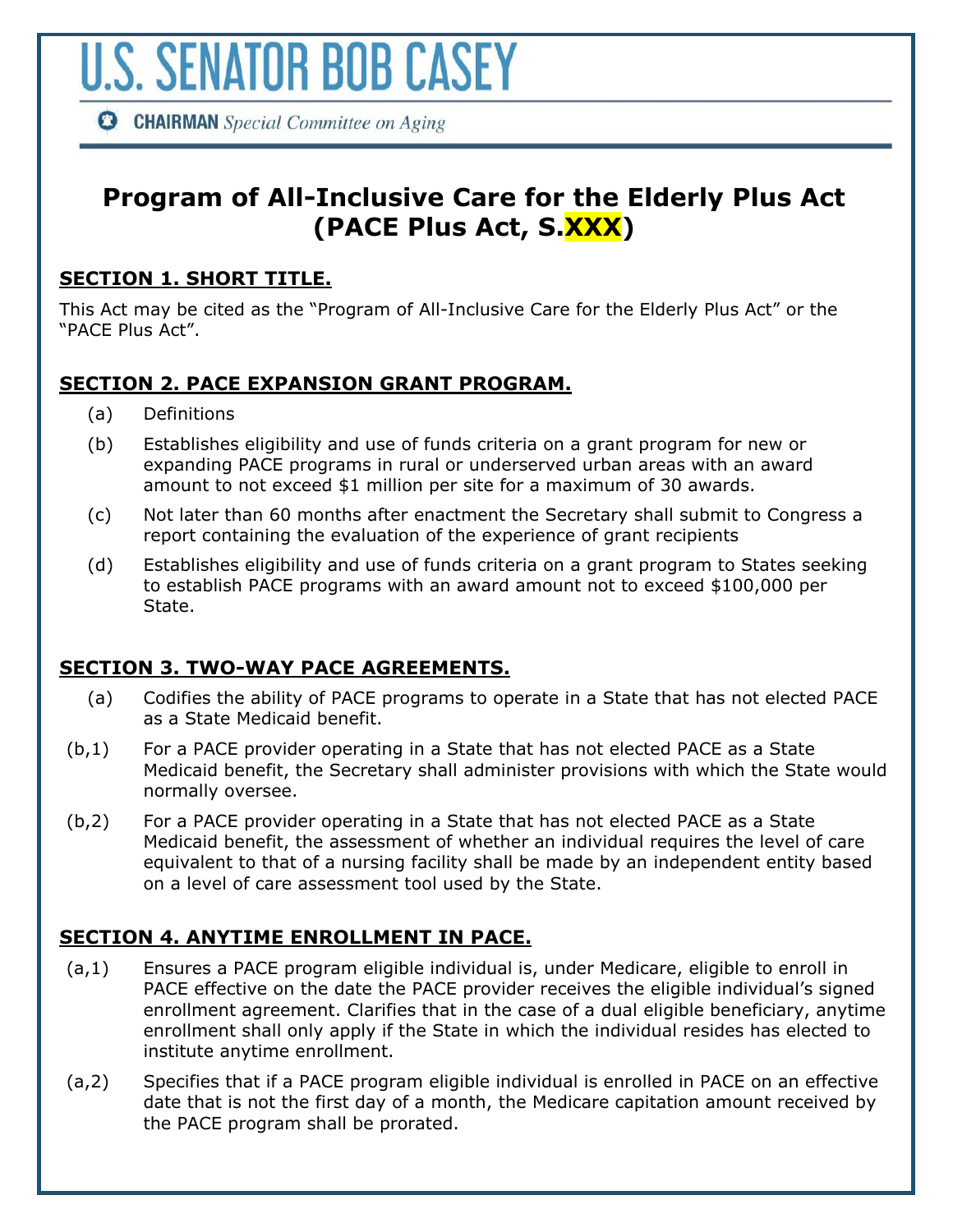- (b,1) Permits States to elect anytime enrollment under Medicaid and ensures that if a State elects anytime enrollment the eligible individual is able to enroll in PACE effective on the date the PACE provider receives the eligible individual's signed enrollment agreement.
- (b,2/3) Specifies that if a State elects anytime enrollment under Medicaid and the PACE program eligible individual is enrolled in PACE on an effective date that is not the first day of the month, the Medicaid capitation amount received by the PACE program shall be prorated.

#### **SECTION 5. IMPROVING ACCESS TO AND AFFORDABILITY OF PACE PROGRAMS FOR MEDICARE BENEFICARIES WHO ARE NOT DUAL ELIGIBLE BENEFICIARIES THROUGH FLEXIBILITY IN RATE SETTING FOR SERVICES NOT COVERED BY MEDICARE.**

- (a,1) Codifies that in the case of a Medicare-only PACE program eligible individual, the PACE provider may charge the participate a monthly capitation payment for Medicaid long-term services and supports
- (a,2) Outlines that a Medicare-only PACE program participant's monthly capitation payment for Medicaid long-term services and supports shall be determined by the PACE provider based on an assessment and based on the level of care needs of the participant and that the monthly capitation amount may be adjusted not more frequently than once a quarter based on the participant's needs.
- (a,3) Clarifies participant protections, including that a provider shall disclose to the PACE program eligible individual the capitation payment amounts that may be charged and the assessment tool that will be used. Also outlines PACE program participants rights to seek clarification on their level of care determination.

# **SECTION 6. PACE SITE APPROVAL AND EXPANSION.**

(a) Establishes that PACE providers may submit new provider and service area expansion applications to the Centers for Medicare and Medicaid services at any time. Clarifies that the PACE provider must have their interdisciplinary team in place at the time the center becomes operational and provide assurances that personnel will commensurate with enrollment to full projected census. All applications are deemed approved within 45 days unless the Secretary denies the application or seeks further clarification.

# **SECTION 7. PACE PILOT.**

- (1) Establishes the testing of a national PACE pilot on expanded eligibility for high-need and high-cost populations that are not otherwise eligible to participate in PACE.
- (2) Outlines the parameters of such pilot to improve health and reduce cost, including that PACE providers shall receive fixed monthly capitated rates through both Medicare and State Medicaid programs for all services provided and that PACE providers shall partner with non-PACE providers such as Area Agencies on Aging, Centers for Independent Living, local hospitals and non-hospital providers to effectively reach the targeted population. Further requires PACE providers interested in participating in such pilot to conduct a survey or needs assessment of their service area to determine the most appropriate high-need high-cost population with which to expand eligibility and ensures technical assistance will be available to PACE providers interested in said pilot.